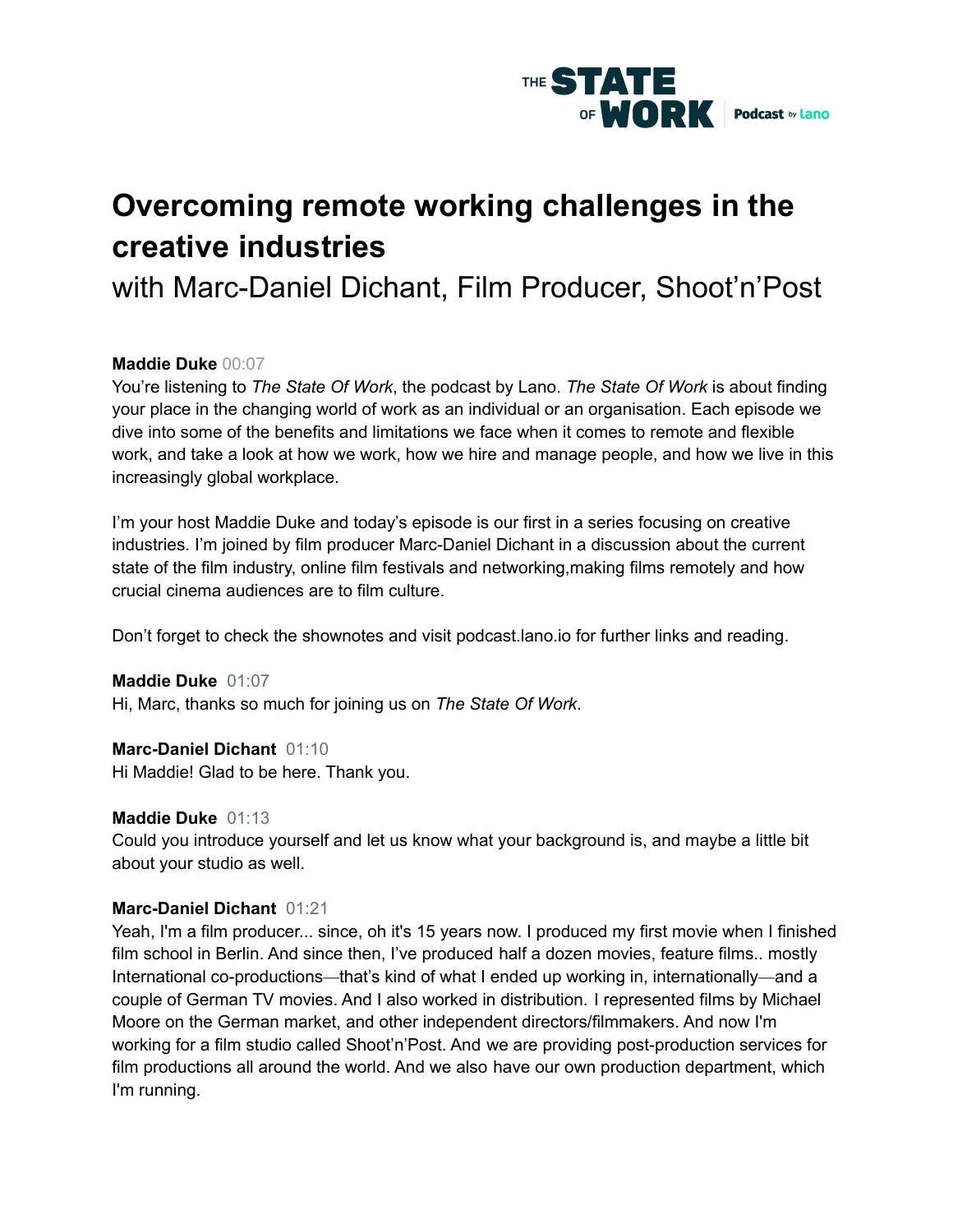

#### **Maddie Duke** 02:13

Great. So on *The State Of Work*, we're talking a lot about remote work. So maybe with that in mind, can you talk about how films are being made at the moment? And what aspects of the whole process are being made remotely?

# **Marc-Daniel Dichant** 02:29

I guess filmmaking is remote work per se, because, you know, films being shot all over the world, and most of the time on original locations, not in the studio. So the first step of filmmaking is usually you sit down and write a story…. so the screenplay. And then you're building up your team; starting with the right actors, casting process, but also finding the right Director of Photography, yeah, and all the other crew members, production design, etc, etc. And then it's a travelling circus most times, and we're used to working in different countries or different cities, you know, wherever this story takes place, or we use different studio locations/facilities. And after the film has been shot, there is this long, long process of post-production, which happens in a studio like the one I'm sitting in right now. And there is a long process of editing. And then you have the process of the sound design and the sound mix. And very often now, you have CGI, so computer-generated images. So visual artists are working on creating dinosaurs or dragons, or sometimes just, you know, a street in Paris in the 19th century.

That is a long process that can take a year, or sometimes, years. Before the film has been published, and then you have a long period of exhibition. So in the old days, big films would premiere in a cinema and have their first run in cinemas. And that is I think that's one thing we're going to talk about, but yeah, it's a model that's disrupted right now. It's a model that was disrupted already, before the pandemic. And now, of course, most cinemas in the world are closed. So a lot of films are waiting to be released. You know, James Bond is, you know, hanging out at a martini bar since 1  $\frac{1}{2}$  years waiting for some cinema in the world. - he's still waiting. And a lot of films end up being released, you know, they have to premiere on a video stream platform. But that's the situation today, because we are now still in the middle of a pandemic. I hope cinemas will open up soon because I think a lot of films still belong in cinemas because there are a lot of films that need an audience, that needs the community. You know, the feeling of being together with other members of the audience laugh together, cry together and go for a drink after you've watched a movie and discuss it and

#### **Maddie Duke** 05:27

...yeah, absolutely. It's a totally different experience.

I know you've mentioned to me that there are two major aspects to film production or filmmaking. One is that production side, which has historically always been a little bit remote, let's say because you've got filming on locations, maybe several locations, and then multiple studios involved that could be like located in different countries. So that's not something that's new to people who work in film. But in that exhibition, that sales side and things like trade events and film festivals, can you talk a little bit about how that has been affected by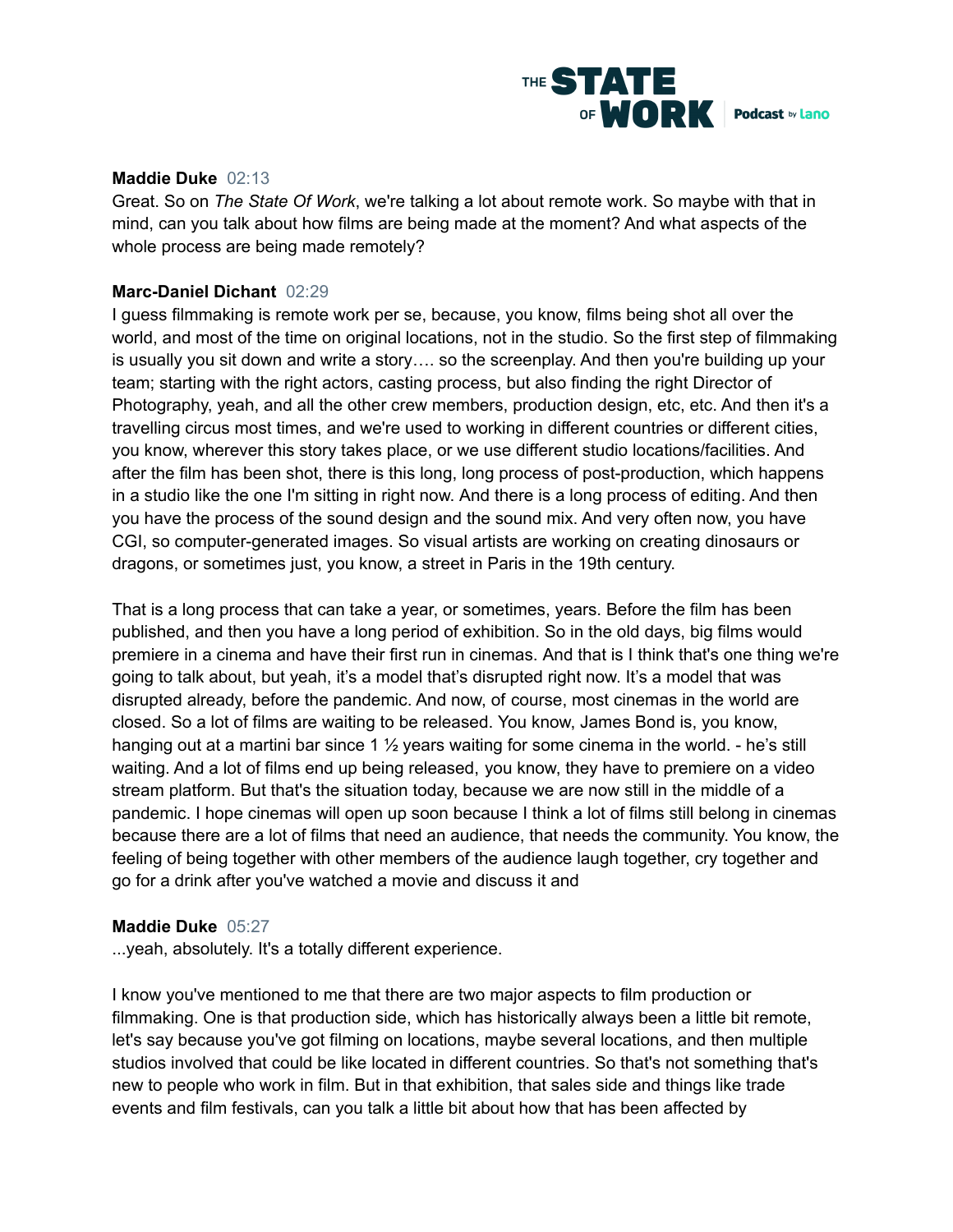

**Marc-Daniel Dichant** 06:10 The pandemic? Yeah. I miss film festivals a lot.

**Maddie Duke** 06:13 Oh, yeah, I'm sure. Yeah.

# **Marc-Daniel Dichant** 06:16

..and the events. I visited some festivals in the last month…. you know, on my Macbook screen. It's all digital. And I have to say, for me, it's not the same. And I think the business is not the same. I mean, films are being sold. Yep, we just closed the European Film Market, which is always the first important market of the year in Berlin. So that is, you know, the Berlin Film Festival is like the front shop window of the film industry. And in the back for the professionals, there is a European Film Market. The next one would have been Cannes market and then in autumn, you've got Toronto and the American Film Market in November, these are the big events, where independently-made films are being sold to all the distributors in the world. And for some kind of films, it is very important to get this event "character", to be shown in front of an audience. So buyers can get a feeling of oh, does this really work for an audience? And then you have often, you know, this, this bidding contest that buyers have won, you know, most firms are sold per territory. So you have the German-speaking territory, which is Germany/Austria/ Switzerland, then you have the Spanish-speaking world, and you have France and then all the other countries, so most independently-made films are being sold per country and the distributor takes all the rights. So from cinema, video stream, TV rights, etc. So this whole lifespan of a movie. And how do you choose from this overcrowded market? How do you pick the film that you want to show to your national audience? There is your own gut feeling? Does this work for me? Do I think there is an audience for it? But it's made for the purpose that that especially the European Film Market, or the Cannes Film market is connected to a film festival, where a lot of those films being sold on the market are also shown to a festival audience. Because that creates a buzz around the film. And a lot of films now are not really on the radar of the bias. Because there's no audience.

#### **Maddie Duke** 08:54

And I guess, it's also like, if you're one of the decision-makers, in a distributor, in, you know, for on behalf of a film distribution company, something might not resonate to you personally, which is fine. You know, not every film is for every type of person. But without that ability to screen something in front of an audience that is the relevant audience and seeing their response and the buzz that generates. Yeah, you're in a sticky position, trying to make that judgment on a, possibly also on a laptop screen at home. I mean, I'm sure people in the film industry have monitors, but like, worst-case scenario, yeah, you're making the decision, you know, based on a screening, that's not the ideal setting, without the relevant audience that's bought tickets to the festival to go and see it, because it interests them. How do you make that call?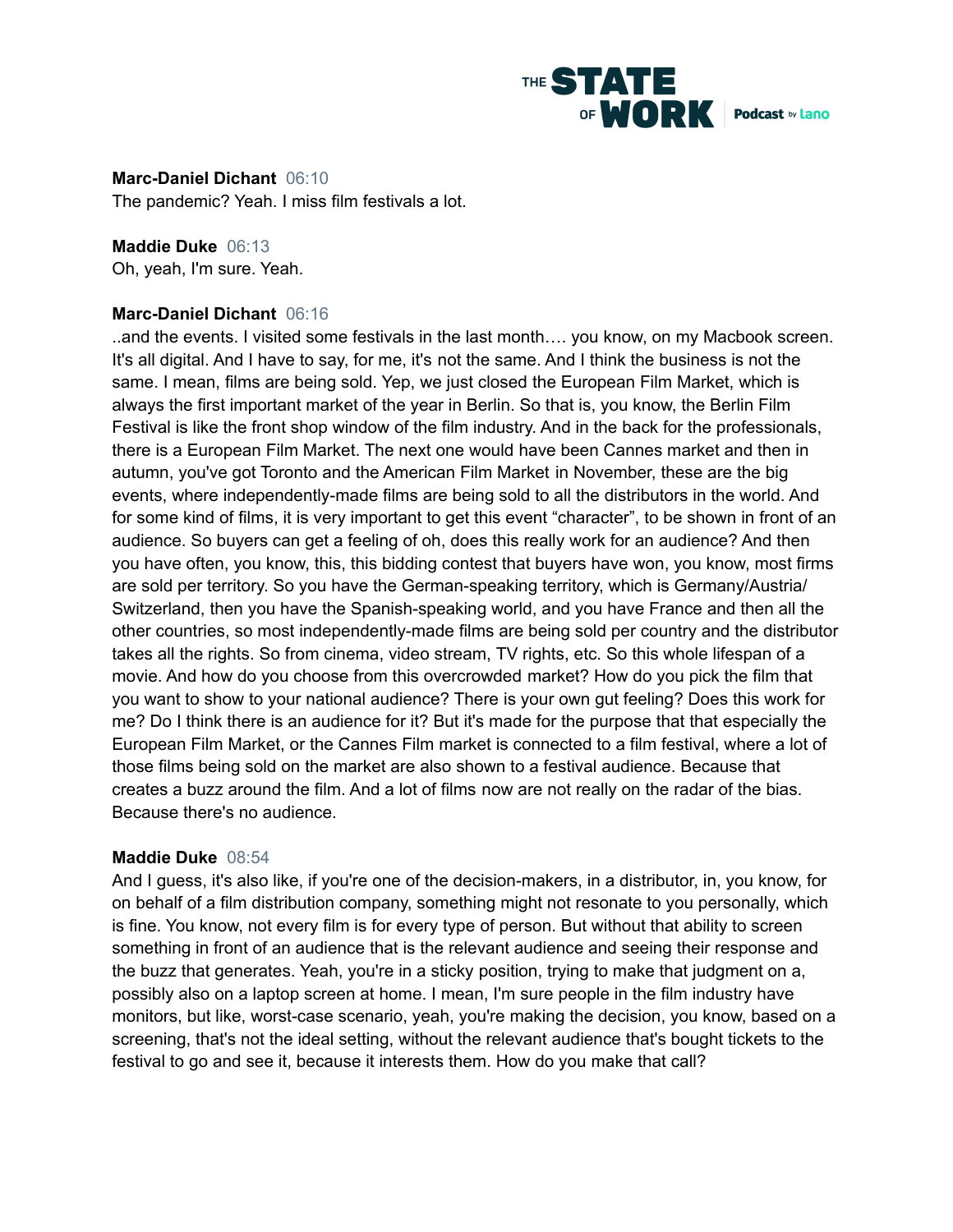

# **Marc-Daniel Dichant** 09:47

That's absolute, I mean, there are legendary stories out there about very, very small films that were hard enough to get made, and then how those firms fight an international audience. So one example is, it's an old movie, but I think it's still a good example of such as *Little Miss Sunshine*, for example. Um, you know, everybody knows the film. Everybody loves it. It's a very small film. Usually, when you read the pitch, that's an 11-year-old girl whose life dream is to become a contestant in some ridiculous beauty contest followed by does it sound like an international box office hit? Rather not. So your gut feeling would be rather not, then this film was shown at Sundance, to an audience. And after the first screening, all the distributors, all the big, you know, big studios made a bid…

# **Maddie Duke** 10:34

... based on that audience response?

# **Marc-Daniel Dichant** 10:37

..based just on the audience response of the first screening. You could have watched it on your monitor, and you could have thought, okay, it's a nice film. It really resonates. But is there an audience out there? And I think a lot of distributors would have shied away. But after that screening, everybody made a bit and the film was sold for a sum and the producers already made a profit without selling one cinema ticket.

# **Maddie Duke** 11:21

Yeah.

# **Marc-Daniel Dichant** 11:22

And we know, the rest of the story, the film was very, very profitable, everybody remembers it. And now, during the pandemic, I'm not sure if *Little Miss Sunshine* would have made the same buzz, would have been sold. And very likely, nowadays, it would be sold to a video streamer directly, like Netflix, Amazon Prime, and then buried in the algorithm, because Netflix releases those kinds of films without putting up a marketing budget. So you have to find it. And there are success stories all over the world of, of these streaming platforms where there are movies, suddenly, they get an audience to get to word of mouth. But it's not the same. We need the audience and we need festivals, we need markets, and we need to meet each other. So this kind of now, just [a] digital world doesn't work for us, I would say,

# **Maddie Duke** 12:03

Is there a way that some festivals are doing... I think it was the Human Rights Film Festival last year where I watched a couple of the movies online. But of course, you know, there was no collection of response data. You know what I mean, as a viewer, I wasn't asked for my response. And I, you know, I think there's definitely an opportunity for some festivals who've had to go online to capture some of the audience response, and I'm sure some of them do. Are you able to speak a little bit about that? Like, are you aware of what some festivals have done to kind of bridge that gap and make an effort to try to get a good snapshot of audience sentiment?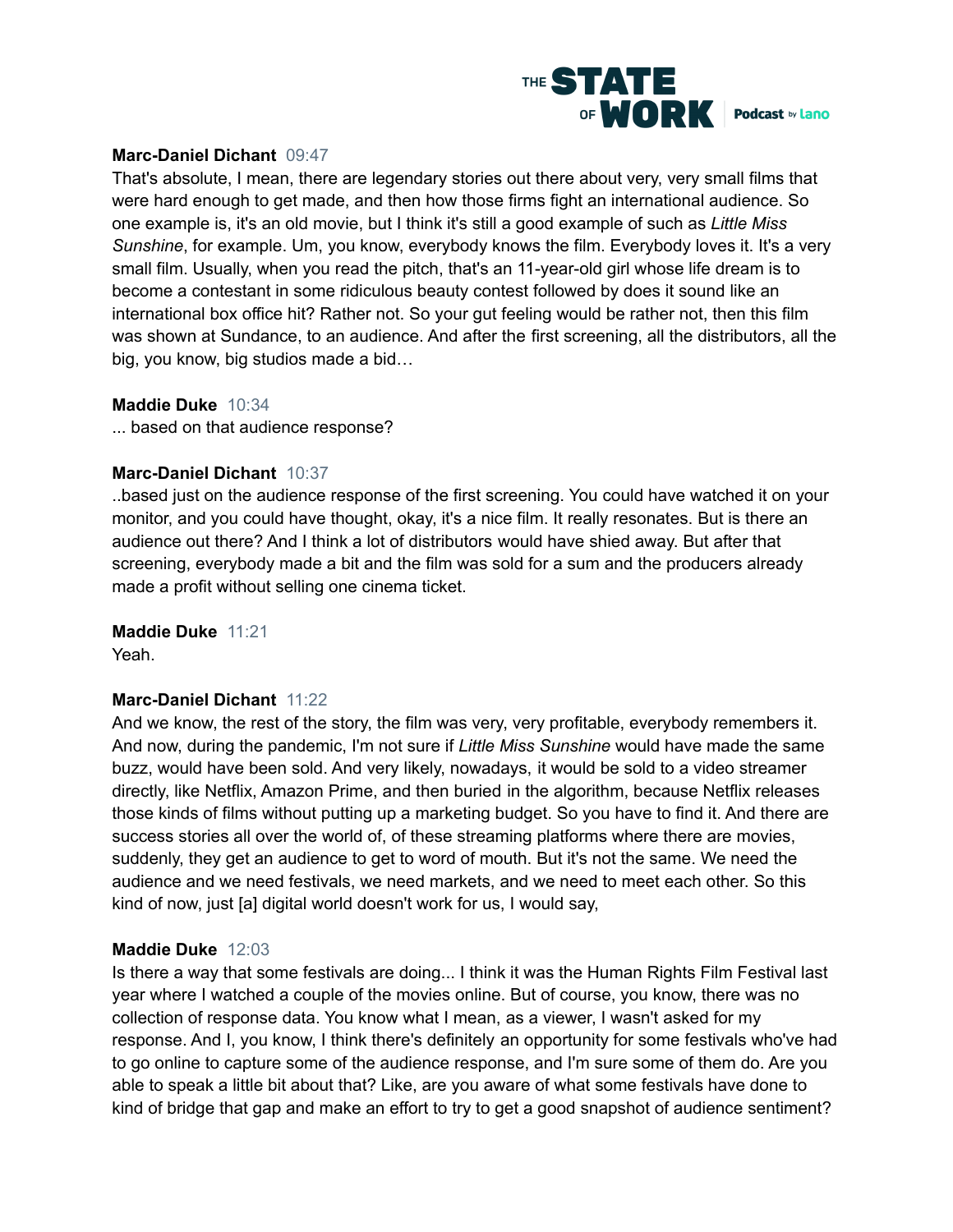

# **Marc-Daniel Dichant** 12:46

Yeah, they make efforts and I'm not saying that it's totally indispensable, so I visited the co-production market in Tallinn in November, which was fully digital. Of course, I didn't go to Tallinn. But I met a lot of fellow producers online, like, you know, the way we talk now. And it was nice, but not the same. Because what I think is, it is possible to sustain an already established contact online via Zoom meetings and calls and email exchange. It is very difficult to build up new relationships. Because there's all you know, this, this chemical process when you meet new people that is missing. And also this random talk that, you know, you have the official meeting and at a festival, usually, the real bonding happens after the official part - at the hotel bar.

# **Maddie Duke** 13:49

Exactly.

# **Marc-Daniel Dichant** 13:50

...or going to a movie together, whatever. And so at the moment, I think we all work hard to sustain our already established context. We make a couple of new contacts and the co-production markets and the festivals and make a big effort to keep everything alive. But I think we're all hungry to one day meet again in person. So the travelling circus, it's not over, I'm pretty sure. But of course, we are grateful that we have the instrument, the tools right now to keep you know, the fire burning a little bit.

#### **Maddie Duke** 14:22

Can you expand a little bit on that? What are some of the tools or technologies that you've seen embraced by the industry to support film work in film?

# **Marc-Daniel Dichant** 14:32

Yeah, well, the Tallinn festival, (the Black Nights festival), and that it has a co-production market, they have their own platform. And you can ask for meetings with people you're interested in and that's a matchmaking platform. And then they had their own video platform where you could meet, and it's very nice, it's very efficient. And then later, you have the exchange of documents and what they also provided, and that was very nice, they provided a video platform, so you could prepare a meeting, you met a producer and the director and the previous work of the director was available on that video platform.

#### **Maddie Duke** 15:10

Okay, yep. So you had all the resources there?

#### **Marc-Daniel Dichant** 15:13

Absolutely. You didn't have to leave the meeting and ask for... oh, could you send me a screener? You already have the chance to prepare for the meeting by having a look at previous work of the respective director or producer. That was very nice. Of course, there are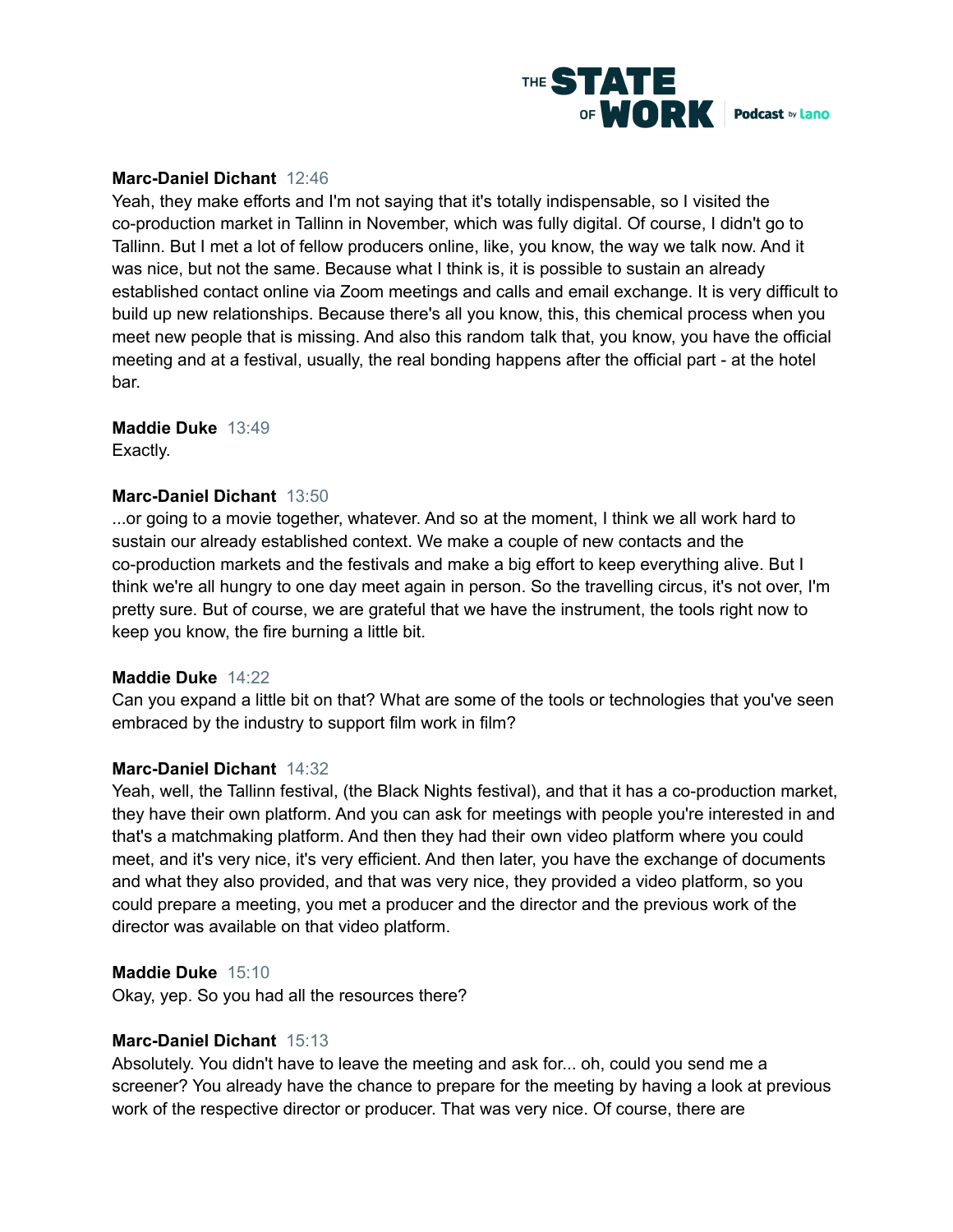

advantages. I mean, I save travel time I save money, and I drink less alcohol. Yeah, but it's not a substitute.

# **Maddie Duke** 15:41

Do you think that your ability to save money as a production company or as a producer, do you think that this then also makes film festivals and events more accessible for new people, like people that are new to the market with new films and new, like, you know, really small budgets that might not have otherwise been able to travel to attend a film festival? Is that something that's happening, that it's opening it up to a more diverse production market?

# **Marc-Daniel Dichant** 16:04

That is a good question I have no answer for. Usually, a film needs a sales company that is putting this film on the market place. And I mean, we were used to watching screeners. So that is the sample of a film or the whole film. We already watched most of the films in our offices online, because you weren't able to jump from one screening to the other. That sometimes there were films that you know, okay, that is a film I really interested, I want to watch it on the big screen. So at the European Film Market, for example, there are a lot of small cinemas where you can watch a movie on a screen, not with a real audience, but with a professional audience. So all the other buyers. So you could see which other you know, you have a competitor, you can meet your competitors in the screening room. And when you see somebody is leaving, you don't know if he or she is leaving, because they want to make a bid on the movie.

#### **Maddie Duke** 17:09

It's like a poker face situation like, are they trying to throw you off on purpose?

# **Marc-Daniel Dichant** 17:15

Right, and now we are kind of eBaying films. So you don't know if your competitors are waiting in the line and making the same bid on the same movie. And are there more smaller firms on the marketplace? I guess not. Because I think it's it's, you still need a sales company. buyers want the sales company behind the movie, because that is the first proof that the movie might have some market value. And I think because everybody is so insecure about the future at the moment, less titles get bought. And then you want to make sure that the title you buy is really finding an audience.

#### **Maddie Duke** 17:58

Yeah. People are being a bit more cautious. Maybe.

#### **Marc-Daniel Dichant** 18:01

And of course, there are so many films on shelves right now waiting to be released. Yeah, because some distributors, they wait for cinemas to open up again, not only James Bond is waiting, also a lot of small, independent movies. They don't want to be wasted or, you know, being released straight on Netflix and Amazon because it's got disadvantages. I mean, when you're hidden in the algorithm, then you don't exist.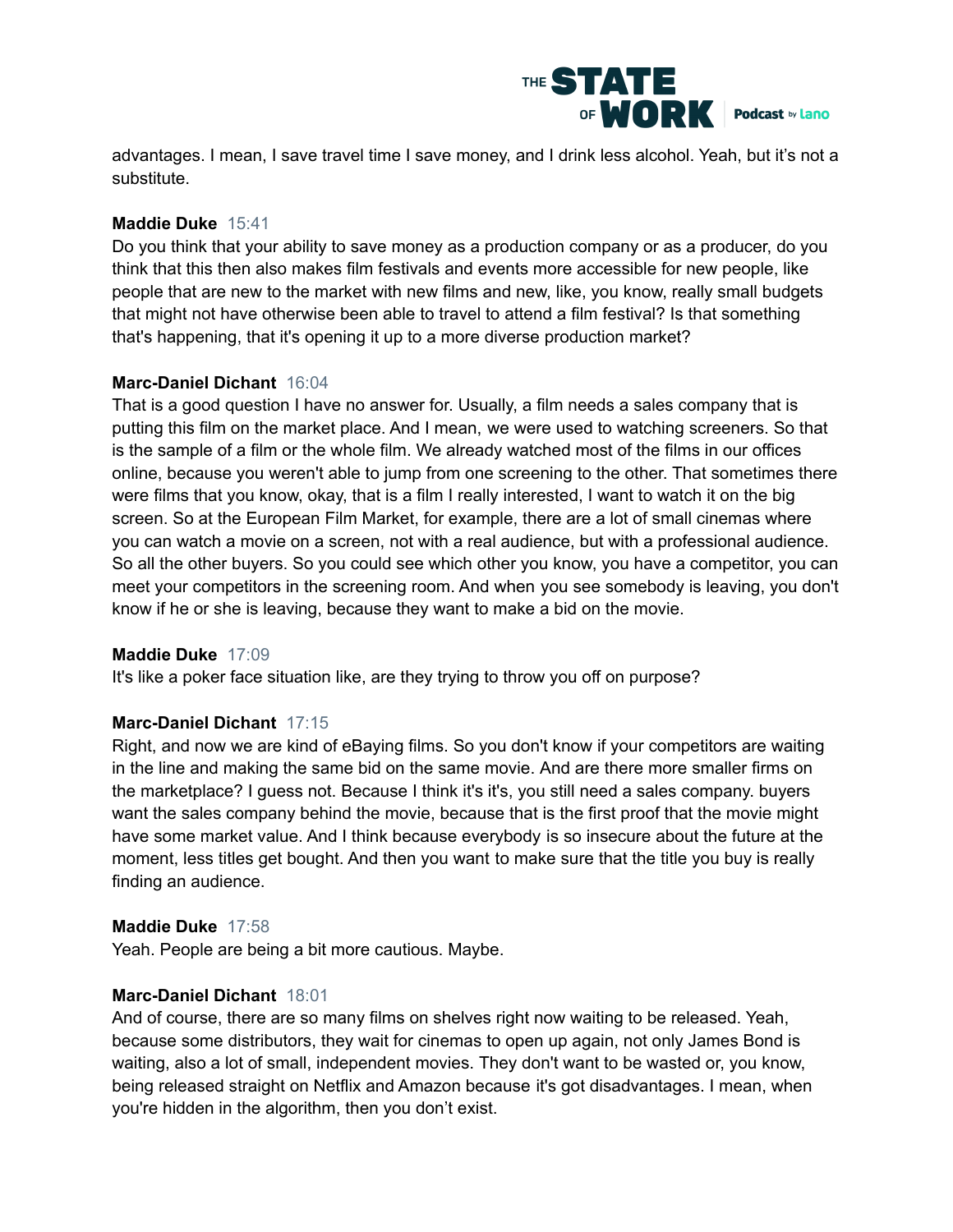

# **Maddie Duke** 18:26

Do you think that some filmmakers might be starting to (or maybe this is already happening) make films with the knowledge or awareness that they're likely to be seen more on laptop screens rather than cinema? Does that change the way people actually film?

#### **Marc-Daniel Dichant** 18:47

Yeah, for sure. I mean, that started already. Be before the pandemic. Yeah, of course, you have not, not every film is suited for cinema. Cinema is always a special event. So film stories, bigger than life stories, controversial or comedy or action, you know. And then there are small stories that are very suitable for the small screen. I mean, a lot of I produced a film two years ago that was made to go straight to YouTube, actually.

# **Maddie Duke** 19:16

Oh okay.

# **Marc-Daniel Dichant** 19:19

..because it was a story suited for YouTube because it was a film to film about two young women. And the film is like a mock-up documentary, like the two women film each other, and their life story. And so it could have been made by a 16/17-year-old young woman, and being put up on YouTube, and professionally-made film professionally-produced, financed and everything made for a YouTube platform, run by a public broadcaster, that's how we got the budget, and you didn't have to sell the movie. So it was kind of financed by the public broadcaster.

#### **Maddie Duke** 20:02

Does it play into that whole trend of digital creators and YouTubers in general? Yeah. Okay. Would you like to tell us what it's called? So people can check it out?

**Marc-Daniel Dichant** 20:10 It's called *Wach*.

**Maddie Duke** 20:12 *Wach*, okay.

# **Marc-Daniel Dichant** 20:14

"Wach" is German for "awake". And because the storyline is a self experiment of these two young women. They want to keep each other awake as long as possible. Rule number one: without drugs.

#### **Maddie Duke** 20:29

Okay. We'll pop that into our shownotes.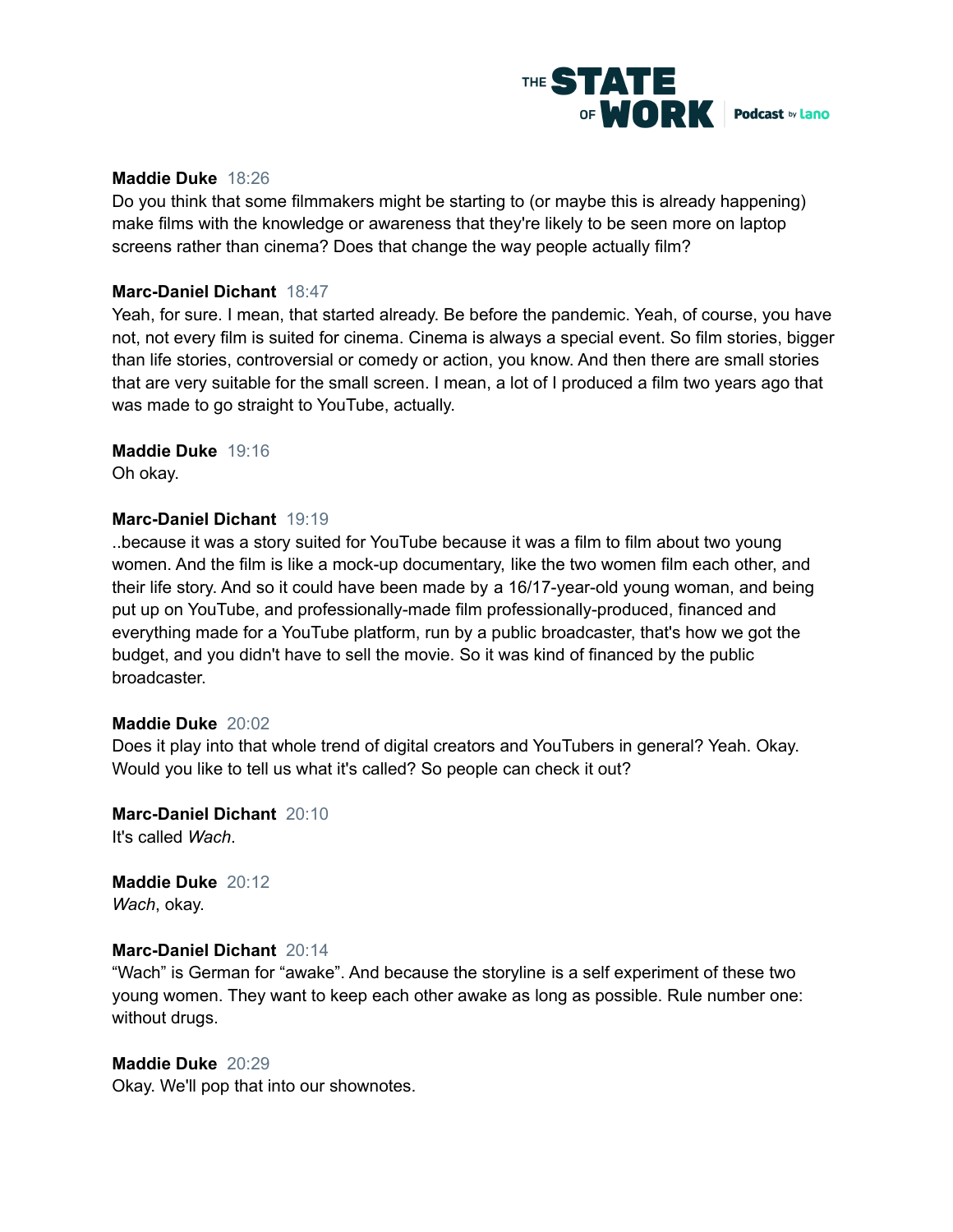

# **Marc-Daniel Dichant** 20:31

Yes, it resonated very well with a young audience because they really felt connected to the young, to the characters, to the main characters, to these young women, they thought I could have made this movie. And it was a very emotional story. And for me, the interesting part was, it's like attending the first screening at a festival where you feel the audience, does it work? Or is the audience annoyed?or bored or excited about the movie? And, of course, on a digital platform, you're not with the audience, but then on YouTube, you have the commentaries...

# **Maddie Duke** 21:09

Yes.

# **Marc-Daniel Dichant** 21:10

And we had, it's already started, you know, the film was just an hour on the platform. And we already had hundreds of comments. And they were so emotional, that we already knew, okay, yes, the film is working and there is an audience out there, and they're watching it, and they feel something they are interested in, they are engaged. That was a great feedback. I loved it. And now I think we have 5000 comments and, and most of them are very engaged. So there are, you know, not many internet trolls that just try to disrupt the good experience other people have. It's really a conversation between young people about their life and that's the best thing a movie can do. And that was a great experience. I mean, we can be grateful that we have a public broadcaster, and we don't have to sell this movie. Otherwise, of course, it wouldn't be a business model.

#### **Maddie Duke** 21:52

It's interesting because two of the examples you've mentioned, *Little Miss Sunshine*, and well, yeah, with female protagonists, let's say and it's, I think obviously a good skill for decision-makers in this industry to have to be able to empathize with different storylines and experiences because it really depends who's in that seat, you know, like, who's personally connecting to the story and that ability to go okay, I don't personally connect to it. But of course, there are young women in this world who might connect to this and then looking at where, where do they access, you know, film and TV? Are they the type of people you can kind of go even further into it and go who goes to the cinema? Like, forget COVID for a second and just go. Yes, we know there's an audience for this. Does that audience go to the cinema? Are they the type of people you can kind of go even further into and who go to the cinema? Like, forget COVID for a second and just go. Yes, we know there's an audience for this. Does that audience go to the cinema?

# **Marc-Daniel Dichant** 22:39

Yeah, well, I think YouTube was the right platform for *Wach* because we always knew that it wasn't suited for cinema. It's a very intimate story. And that's the opposite to a movie, like a *Little Miss Sunshine*, which is a comedy, tragic comedy, but comedy, you want to have a laugh. And *Wach* is a very intimate story. And I think you'll feel more comfortable to watch it alone. And then and then you have to exchange with other viewers but also a kind of anonymous exchange. So I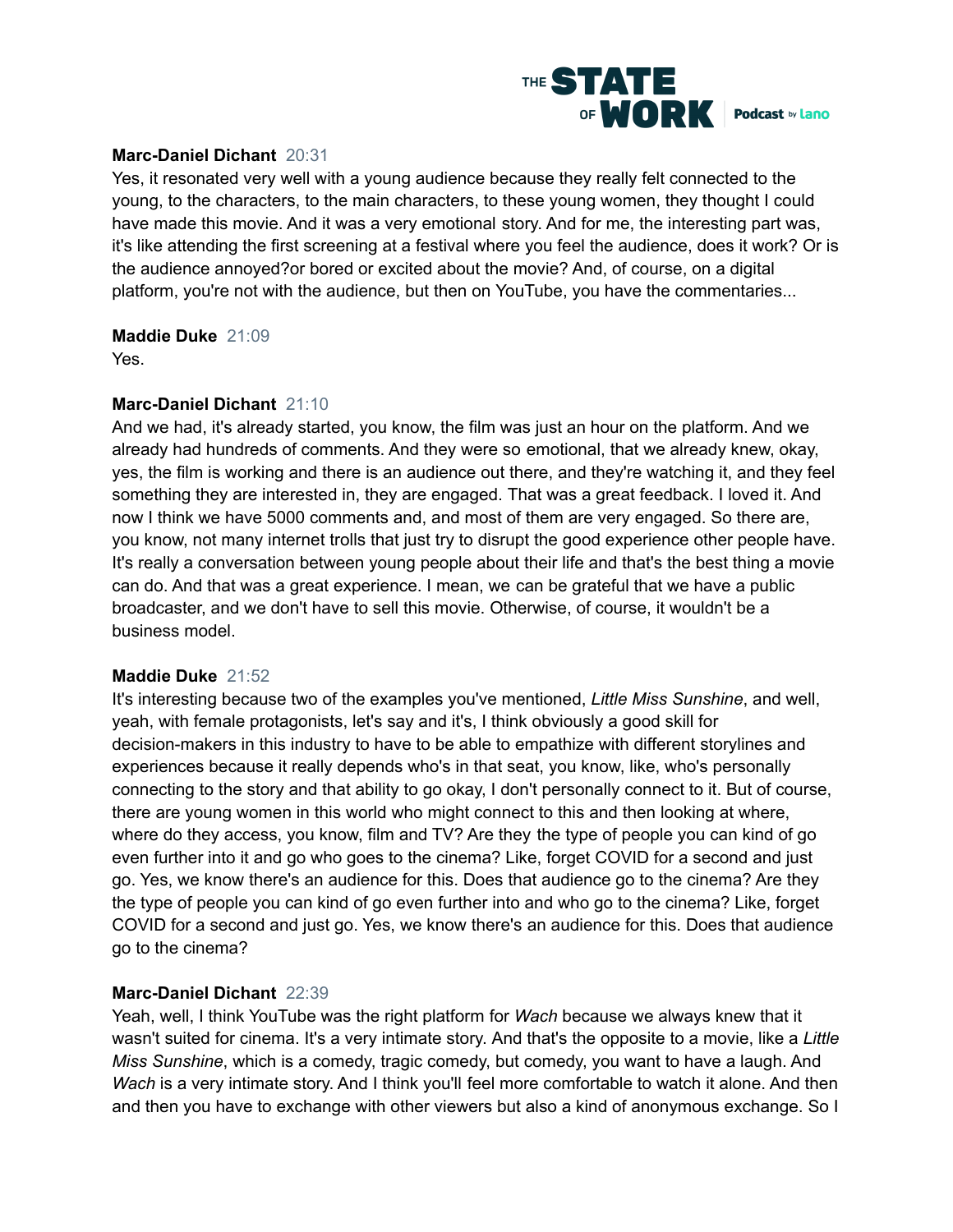

don't want to give away too much of the story in case people want to watch it. But that story, at least hear a bit unsettled and you have questions about yourself, your life. And then you can have this exchange with total strangers, which is sometimes much more intimate than an exchange with good friends. And for that reason, that was totally the right platform. And yeah, I still love that we have made the decision to produce a movie for YouTube to have a professional movie for YouTube.

[Break]

# **Maddie Duke** 24:19

While we are talking about films that you've been involved in, one of your films *In Darkness* was Oscar-nominated. And congratulations, I'd love to hear about what aspects of that film were or how it was made, and whether there were aspects to it that were remote and what some of the challenges were there.

# **Marc-Daniel Dichant** 24:37

Oh, that was really, yeah, there was my first internationally made movie, internationally financed and also produced. Great success story, but a lot of trouble in between - it took years to get made, to get it financed, and then to get made. But it's a classic example of how independent firms are being financed and being made. For a certain kind of movies, and for a certain budget size, you need international partners. So you can't finance a certain portrait of a country such as Germany alone, because there wouldn't be an audience alone in Germany.

# **Maddie Duke** 25:19

So immediately, you've got a distributed team of people basically,

# **Marc-Daniel Dichant** 25:24

Yes, you need to make sure the film is being released in a couple of countries at least and being financed by a couple of countries. So you, you put your audience number together and your craft. And so *In Darkness* was a co-production between Canada, Poland, and Germany, which is kind of naturally based on the story because it's a story that took place in at the time it was eastern Poland. Now it's Ukraine, in the city of Lvov (*Lviv)*. And it's during World War Two, it's a story about Holocaust survivors. And its script came from Canada, there was a guy, David Shamoon, who found the story and some side notes in a book about Holocaust survivors and about those righteous people who helped other people survive. There was this very unlikely hero, a Polish guy who was a crook. He was a thief, a burglar and in his day job, he was a sewer worker. And he met this group of people in the sewers. And they were Jewish family trying to, not escape the ghetto - they knew they couldn't escape, They were trying to find a hiding place in the sewers. To survive the war. The real story that happened - we met survivors - I met family members. Children, but also an actual actual survivor. A woman who was seven years old when it happened. And so David wrote the script. He never wrote a script before - he came from marketing, but he was so engaged to attract the best story. He thought: okay, I have to try it. And he found producers, and those Canadian producers, and they knew okay, it's a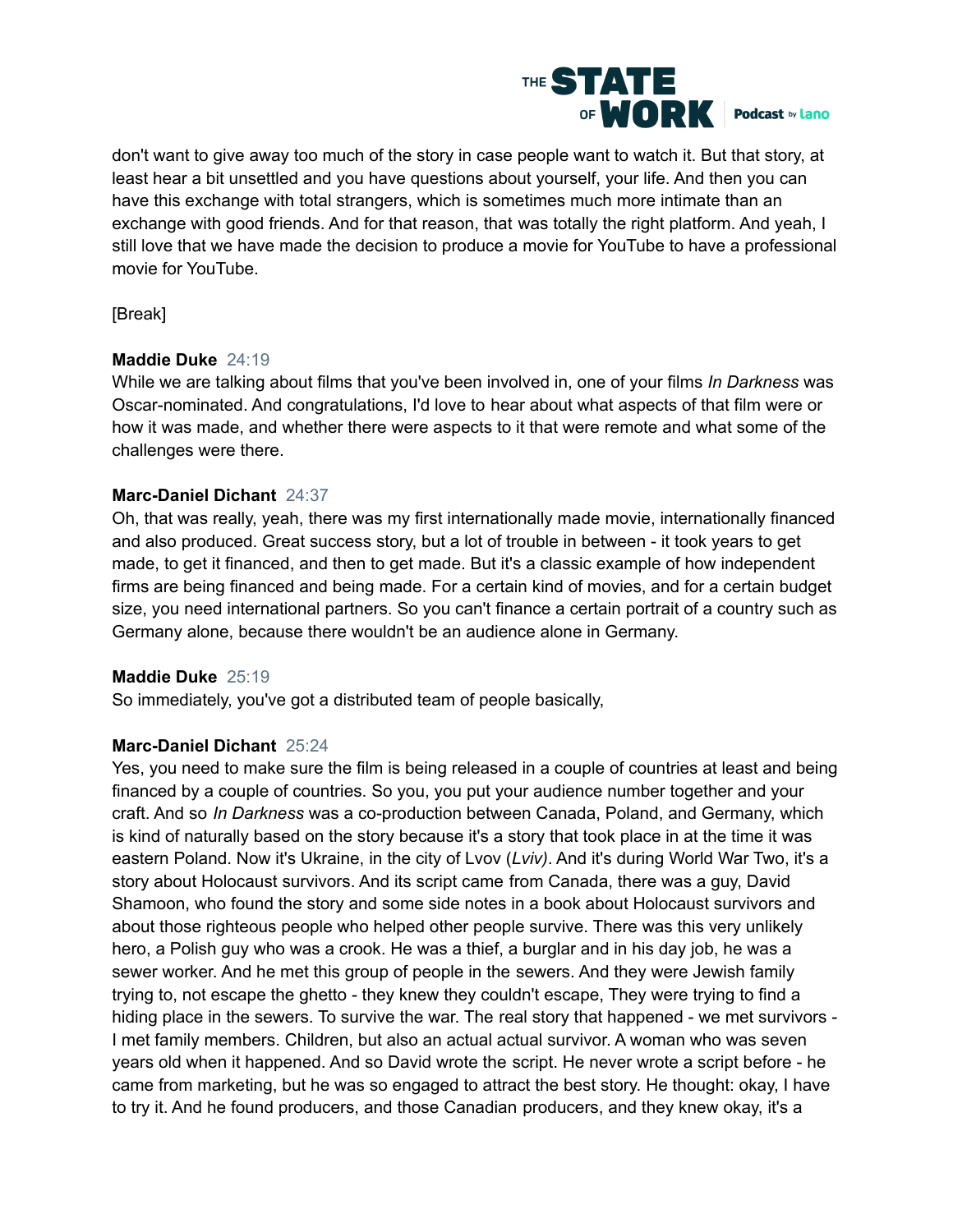

European, it has to be European production, in a way. So they were looking for partners. And they went to the American Film Market. That is an event in Los Angeles and November, where people from independent film work, meet and and I tried to find partners for films to be made, or also films being made. It's like the European Film Market. And so that's where we met. And then we were together looking for a Polish partner, and we were looking for a director. And it was obvious that it's, it's not gonna be a cheap film, it's not gonna be totally low budget. Yeah, also, but also the firm their story is very dark. So it's not also not, not an entertaining blockbuster. It's still a film for a certain niche. And so we approached Agnieszka Holland, a very renowned Polish filmmaker, she's already been nominated for Oscars two times, at that time. And at that time, she was working a lot for HBO TV shows such as *Treme* and *The Wire* and, and she had a long history of arthouse films, European arthouse films, but also North American films. And yeah, we had to convince her, more than one time, to go back to the subject of the Holocaust. And yeah, luckily, we were able to work with her, and we made this movie and it was filmed. It was filmed in Studio Babelsberg—so Berlin—and on location in Leipzig, and on three locations in Poland. So we were really a traveling circus. That was based on the financing of the movie, because we had a couple of regional funds in Germany, and we also had regional funds in Poland. And when you get money from a regional fund, they expect you to work there, of course. And so it was not based on any that we needed a certain location there or that it was suitable or efficient. No, it was kind of the filming followed the money. But we had great support in those regions, and we found great locations. So it was really worth it, also this whole travelling circus that we were. And then the post-production part, again, was divided between the picture post-production in Germany, and the whole sound post-production in Toronto, Canada. So we always had to provide our guys in Canada with the new picture editing so that we're able to continue with the sound design and sound editing. And of course, we already used the internet. Sometimes, because at the time it was 2012 often the internet was too slow. We had to send hard disks and then we got hard disks back and we could hear, oh yeah, it sounds good. And yeah, in the end, and Berlin, we will put it all together. And suddenly, we had a movie.

#### **Maddie Duke** 30:17

I'm glad it got, you know, the recognition it deserved as well in the end, yeah.

# **Marc-Daniel Dichant** 30:20

Then we had our premiere in Toronto, at the film festival in Toronto. And that was amazing. While the festival gave us a very, very nice stage. And we were so glad that we could have one of the film's protagonists there. She was a seven-year-old girl when she had to endure. I mean, she lived one a half years in a sewer before they were liberated, and the war was over. And, and she was very grateful to this man who helped them survive. And she, well the screening, I was mostly afraid of what the screening for (her name is Krystyna). And, we rented a cinema in New York. She lives in New York now. And I wasn't able to travel and our Canadian partners were there. And we waited, we desperately waited for the phone call. How she, how she explained how she liked the movie. It was her story. And she met her. You know, on screen. She kind of met her parents and her deceased brother and all the people she lived through this hell. And at the time, and then came the phone call. And they said she liked it. And of course, she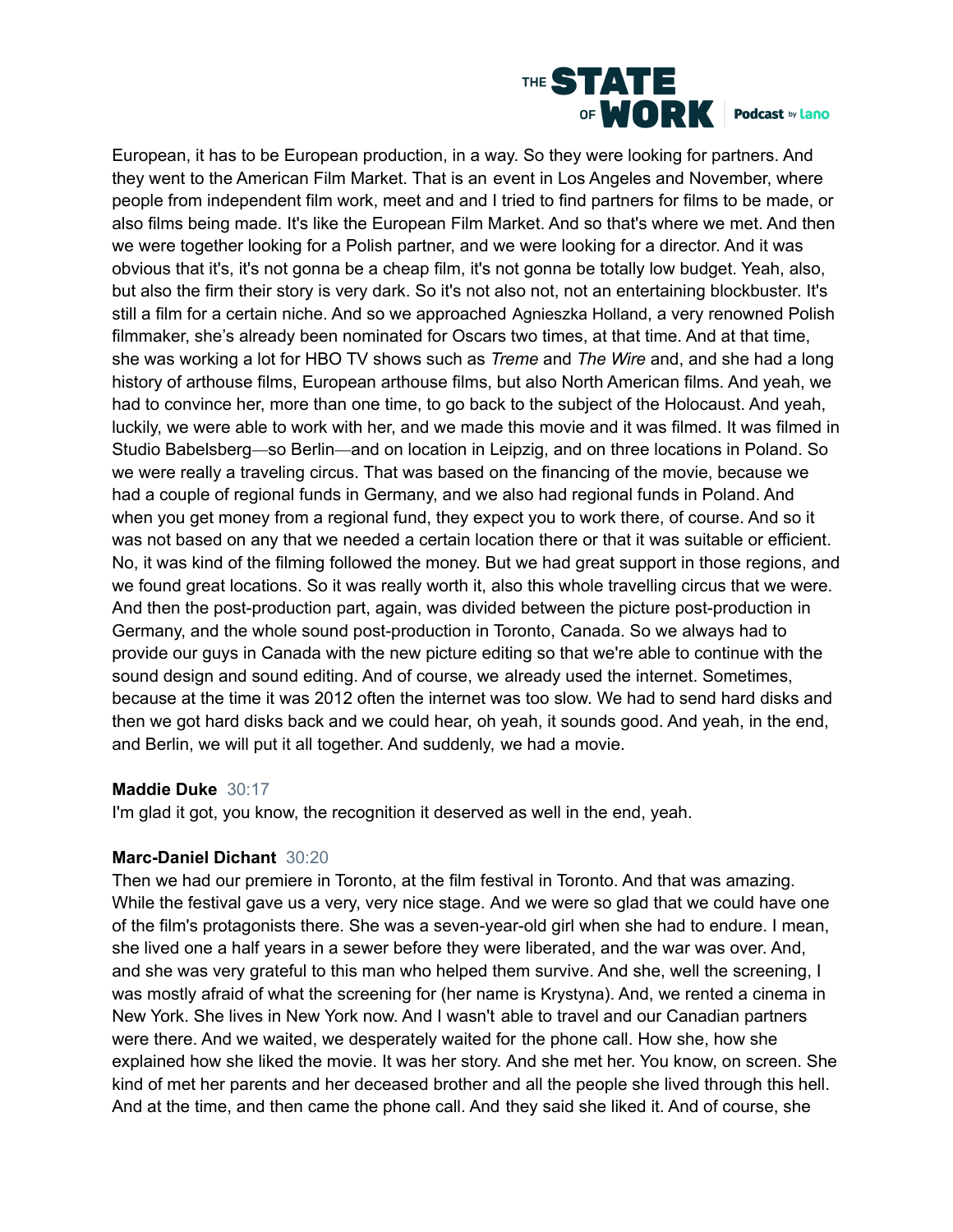

cried. And she liked it. And she was very grateful. And then we invited her to the premiere in Toronto. And she said, yeah, of course, I can, of course. And she brought her son and her husband.And then she came on stage when the movie was shown to the audience. And we got standing ovations and that was one of my greatest moments as a filmmaker and producer to get this recognition by an audience.

# **Maddie Duke** 31:57

Well, yeah, again, congratulations. Because it's a huge achievement.

#### **Marc-Daniel Dichant** 32:01

Yes. And again, it shows how important festivals are, you know how to feel the audience. And yeah, we sold the film worldwide and didn't go bankrupt.

# **Maddie Duke** 32:12

Always good

# **Marc-Daniel Dichant** 32:16

And yeah we met again at the Oscars. And we were able to get Krystyna a ticket for the Oscar ceremony.

# **Maddie Duke** 32:20

Good. Well, it's also really nice to hear that you know, as the producers and the filmmakers that you made sure to take care of the person who was most maybe most emotionally connected to the story.

# **Marc-Daniel Dichant** 32:30

Oh, it's a huge responsibility when you tell real life stories, especially about people who are still alive or, or have family members who are still alive. It's a big responsibility, because you can't tell a story one to one, how it really happens. You have to it's storytelling, you have to condense things, you know, you have to change a lot of things. Sometimes you have to dramatize things also, for the effect, and we didn't do that much because that story was dramatic enough by itself, but sometimes you have to do it. It's a huge responsibility.

#### **Maddie Duke** 33:02

Is *In Darkness* available to watch anywhere at the moment?

# **Marc-Daniel Dichant** 33:06

Yeah, sure. It's very worldwide. It wasn't a big blockbuster, but it's found its niche. And you can download it from iTunes, Amazon Prime. It's there. I went, I went to a DVD shop two years ago in Australia. And just, you know, out of curiosity and vanity, search through the international films, the Blu-ray section, and I found the movie for a special price. And I bought five copies.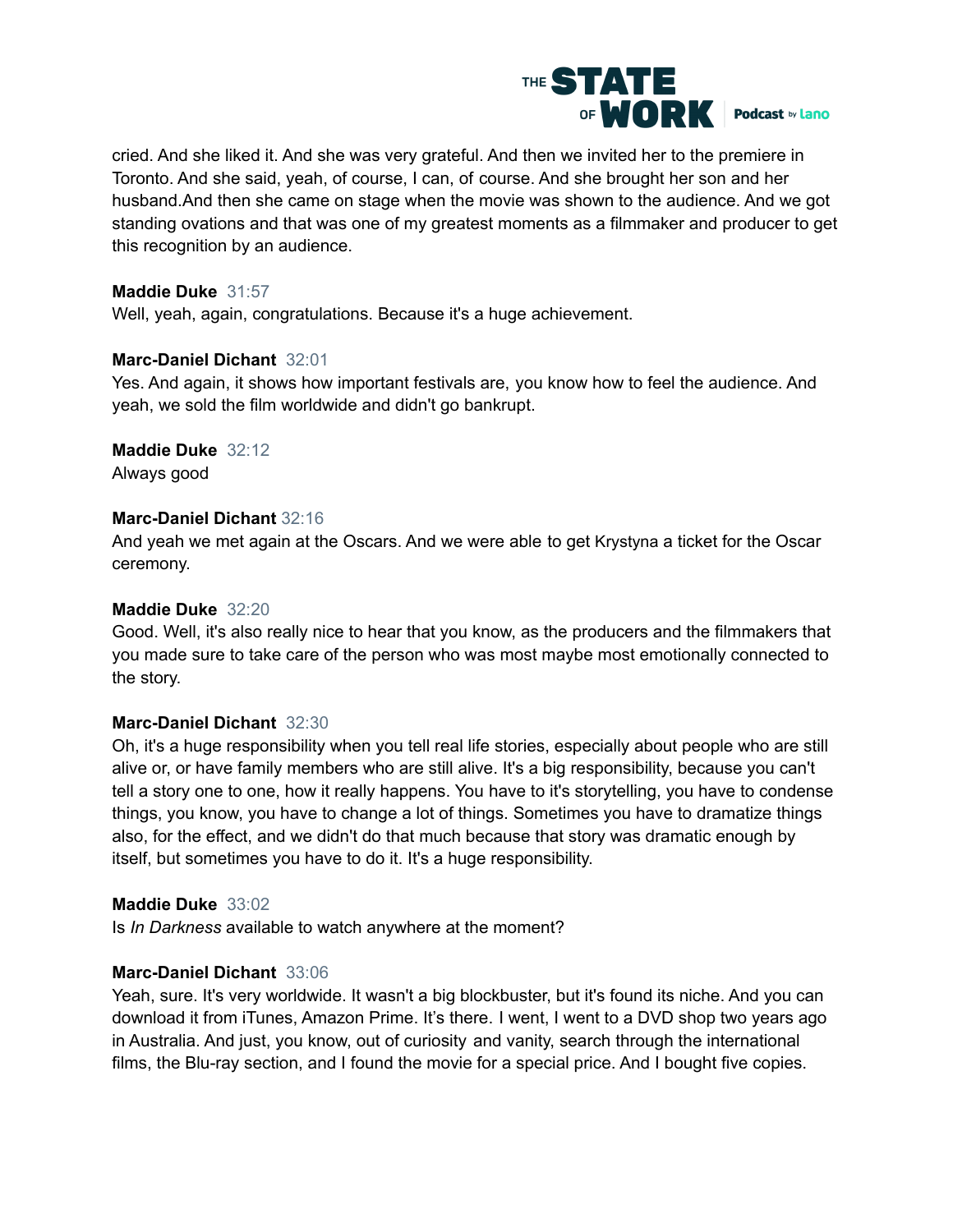

#### **Maddie Duke** 33:45

Do you have any other examples of how Shoot'n'Post is involved in producing aspects of film on a remote basis?

# **Marc-Daniel Dichant** 33:56

Well, at the moment, as we're still in the middle of a pandemic, and the film business is very vulnerable. We talked a lot about the exhibition side, the production side is very much affected by the pandemic itself. So we, as a post-production studio, have a huge responsibility to take care of our staff members and of our clients. And, for example, we've got actors coming in and out of the studio, because they have to do voice recordings here. Those actors have to go back to a set. And so all these rules of social distancing, of hygiene, we have to apply very carefully, because for us, it would be a huge damage, if anybody would get infected here. I mean, in the end, maybe you can't always avoid it, it's not always in the end, it's not your, your complete responsibility, because you can't be 100% sure, but we do what we can do to keep our people safe. Usually, when actors come in, and they do the voice recording - voice recording means that sometimes the sound from the set is not good enough to be used later in the post-production process. So they have to speak the lines again, and then they get dubbed. Or the director wants to have some changes and the text. So in every movie, there's an additional voice recording. And so the actors come in here. And usually, very often, in the old days, the director was with them because still, you know,

**Maddie Duke** 35:23

..they need to direct.

#### **Marc-Daniel Dichant** 35:25

Yep, the director needs to direct! So now we've got to direct them most times on the screen.

**Maddie Duke** 35:29

Okay.

#### **Marc-Daniel Dichant** 35:30

Well, the way we talk right now, yeah, and then and, and then but the director who sits in their office somewhere or sits in a van at the set, you know, and but they want to hear what we record and they want to see it on the you know, synced with the image. So to, you know, to prove that it's really lip sync, and it's really working for the scene. So we're using a software that that also transmits the, the image that we see in the studio so the image of the original film and it were the the director speaking the lines, the actors speaking the lines on so the director can follow it, they can see the same screen to and then we have the second screen where The director can communicate with the actor also face by face. And this has become quite common. And I think this will also be something that will survive the pandemic. It's very comfortable, it reduces travel time/travel cost, the director can keep on working on set or in the editing suite wherever they are. This is something that works very well and it helps us keep on working and keep the people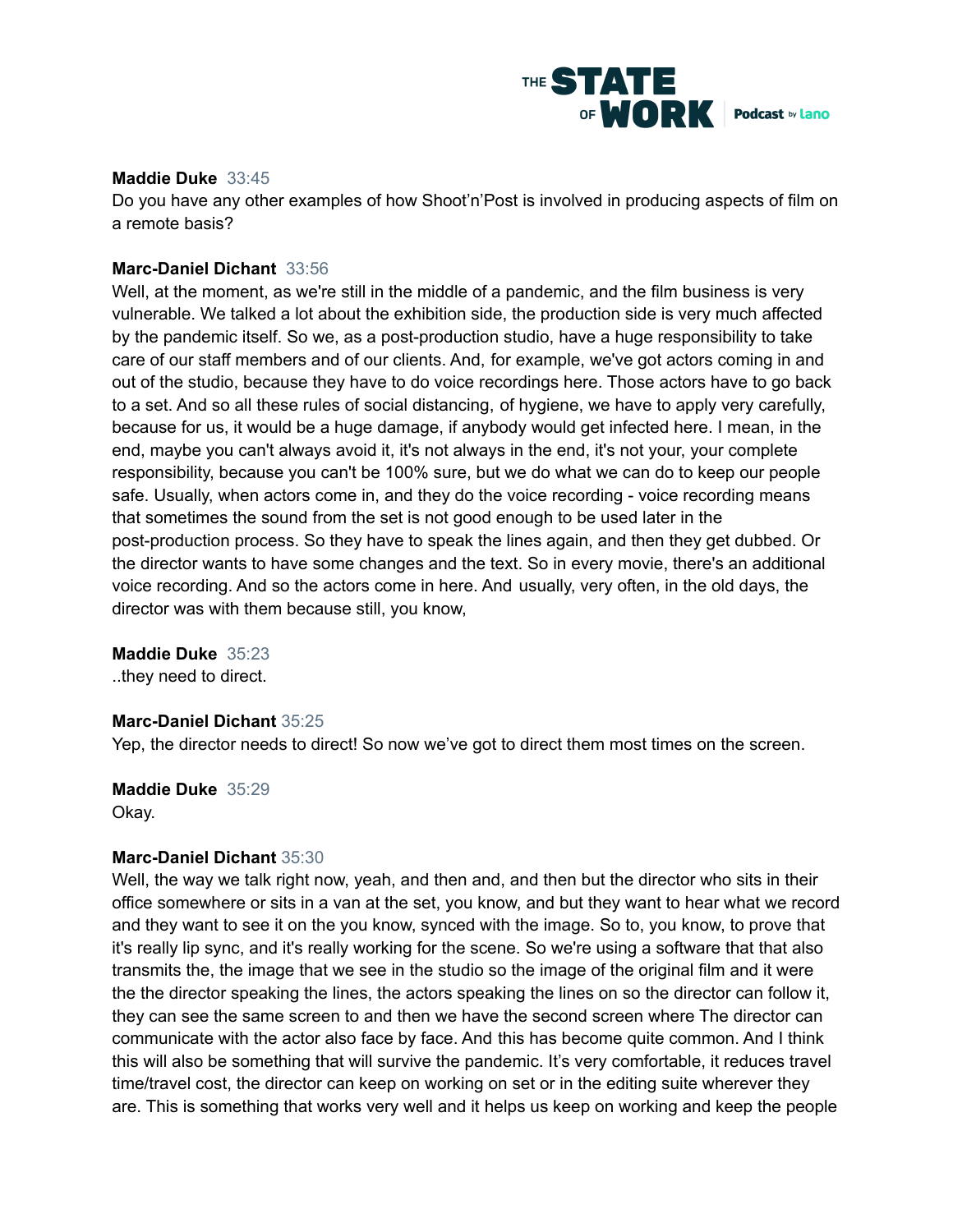

safe. You know, helps social distancing. So we try to have not too many people around here. So also a lot of our sound designers that work from home right now.

#### **Maddie Duke** 36:50

That's yeah, quite a bit to adapt to even as an industry that was already dealing with remote work, there's still changes that you're having to adapt to now.

# **Marc-Daniel Dichant** 37:00

The good thing is we were used to working remotely because of our international cooperations of this traveling circus that a film set is. And, and also the division of, of works in the post-production process, which is also part of our international financing themes. You know, when you have a big show such as *Game of Thrones*, they used to work. Also the visual effects artists say they use what you have visual effects artists working in Australia and creating the dragon. And then you have the other team working in Berlin, on the background image, the sky or the skyline of an ancient city. So that is something that's already been established before. Yeah, we work in international teams. And I think that helps us also keep on working. I think, in that sense. We are kind of blessed that we have those tools and the film business is keeping on working through all the pandemic. So I guess, the production part—the distribution part— is more affected.

# **Maddie Duke** 38:05

I mean, lucky for the rest of us, isn't it? Because with everyone spending so much more time at home..

# **Marc-Daniel Dichant** 38:11

Yeah..

# **Maddie Duke** 38:13

...I'm sure the demand for film and TV has increased, you know. So, it has to keep up.

#### **Marc-Daniel Dichant** 38:20

It has. And, and also, we're waiting for a couple of great films to be released when the cinemas open again, and yeah, but of course, you produce a lot for streaming services right now. And, and there is this huge demand and also in times of crisis. It's not only because people have time, but it's also because people are hungry for stories.

#### **Maddie Duke** 38:43

Yeah. And to escape a bit maybe,

#### **Marc-Daniel Dichant** 38:46

...yeah, escape, or it's also time where you, you know, reflect things about life. In this pandemic is it's, you know, it's all about solidarity. And yeah, it's a lot of introspection these days, and storytelling helps and also it helps to watch a comedy sometimes.